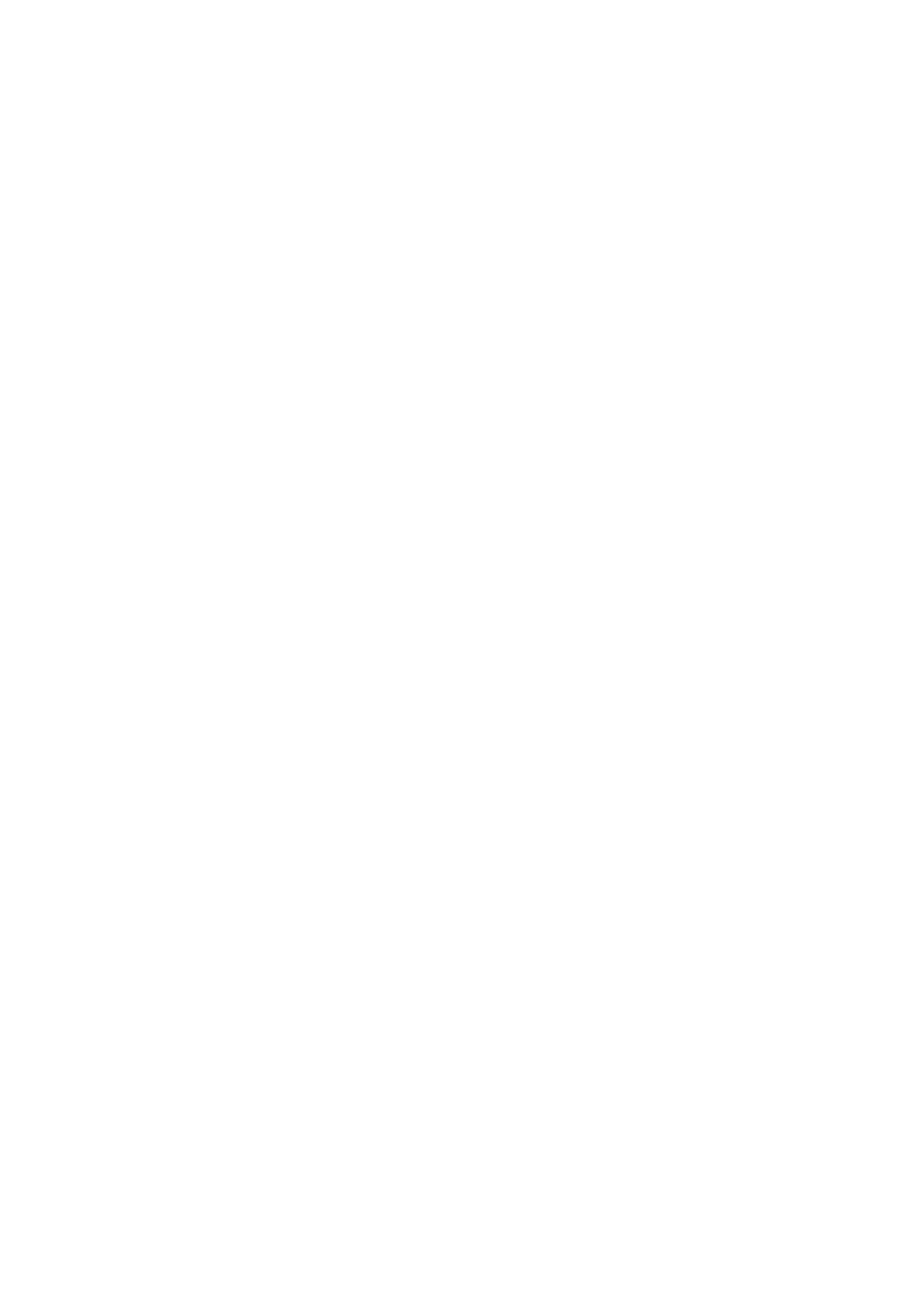# EUROPEAN STANDARD

## **EN 14598-2:2005/AC**

NORME EUROPÉENNE EUROPÄISCHE NORM

May 2006 Mai 2006 Mai 2006

**ICS** 83.120

English version Version Française Deutsche Fassung

Reinforced thermosetting moulding compounds - Specification for Sheet Moulding Compound (SMC) and Bulk Moulding Compound (BMC) - Part 2: Methods of test and general requirements

Mélanges à mouler themodurcissables renforcés - Spécification pour mats préimprégnés (SMC) et mélanges à mouler en masse (BMC) - Partie 2 : Méthodes d'essai et exigences générales

Verstärkte härtbare Formmassen - Spezifikation für Harzmatten (SMC) und faserverstärkte Pressmassen (BMC) - Teil 2: Prüfverfahren und allgemeine Anforderungen

This corrigendum becomes effective on 3 May 2006 for incorporation in the three official language versions of the EN.

Ce corrigendum prendra effet le 3 mai 2006 pour incorporation dans les trois versions linguistiques officielles de la EN.

Die Berichtigung tritt am 3.Mai 2006 zur Einarbeitung in die drei offiziellen Sprachfassungen der EN in Kraft.



EUROPEAN COMMITTEE FOR STANDARDIZATION COMITÉ EUROPÉEN DE NORMALISATION EUROPÄISCHES KOMITEE FÜR NORMUNG

**Management Centre: rue de Stassart, 36 B-1050 Brussels**

© 2006 CEN All rights of exploitation in any form and by any means reserved worldwide for CEN national Members. Tous droits d'exploitation sous quelque forme et de quelque manière que ce soit réservés dans le monde entier aux membres nationaux du CEN. Alle Rechte der Verwertung, gleich in welcher Form und in welchem Verfahren, sind weltweit den nationalen Mitgliedern

von CEN vorbehalten.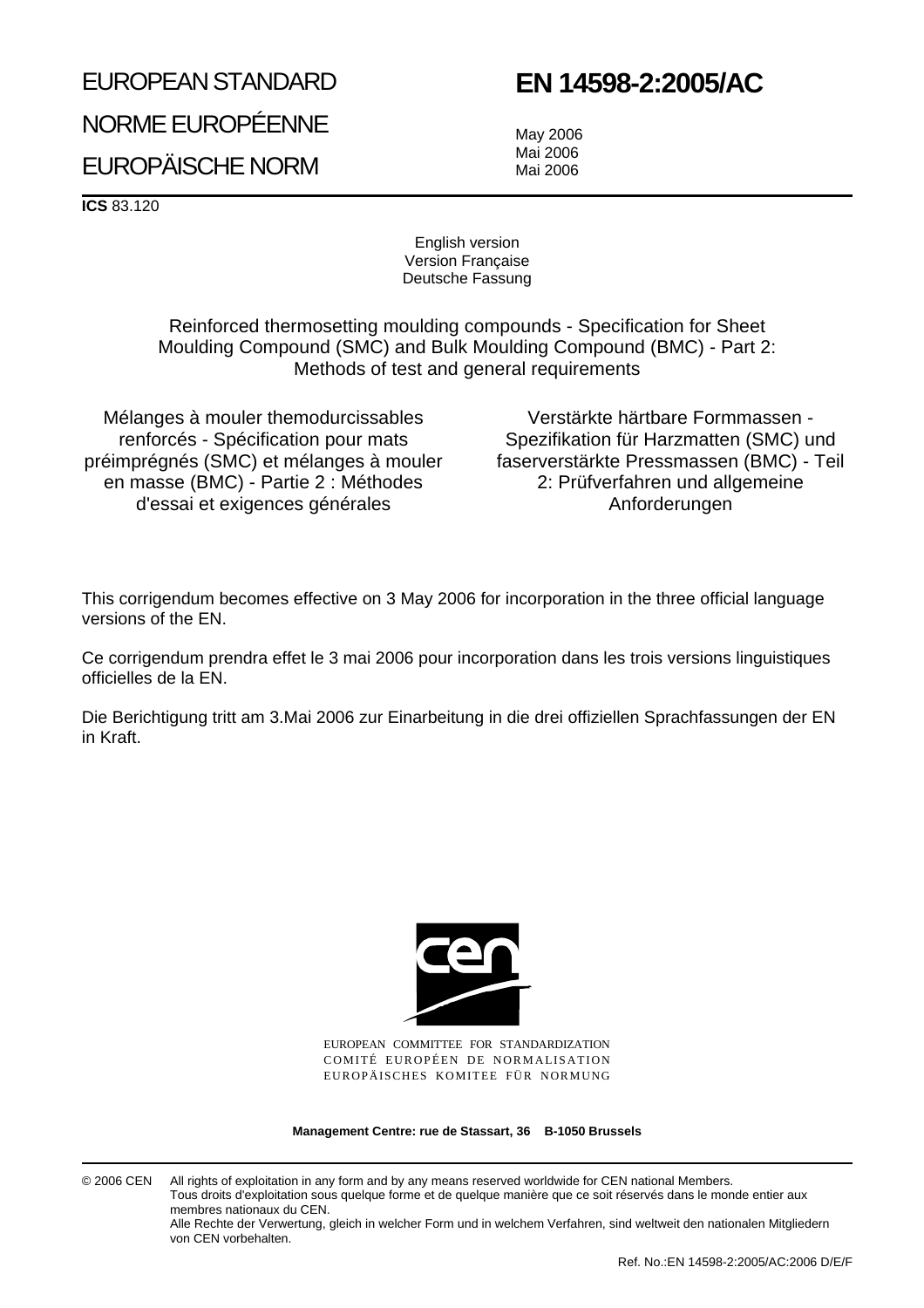#### **English version**

Table 3, rows 4.1 and 4.2, column 3, shall be modified as follows:

EN 60695-11-10 (IEC 60695-11-10)

Table 3, rows 4.3 and 4.4, column 3, shall be modified as follows:

EN 60695-11-20 (IEC 60695-11-20)

#### **Version française**

Tableau 3, lignes 4.1 et 4.2, colonne 3, doivent être remplacées comme suit:

EN 60695-11-10 (CEI 60695-11-10)

Tableau 3, lignes 4.2 et 4.3, colonne 3, doivent être remplacées comme suit:

EN 60695-11-20 (CEI 60695-11-20)

Tableau 3, lignes 4.1 et 4.2, colonne 7, suprimer "(UL 94)"

#### **Deutsche Fassung**

Tabelle 3, Linien 4.1 und 4.2, Spalte 3,ist wie folgt zu ersetzen:

EN 60695-11-10 (IEC 60695-11-10)

Tabelle 3, Linien 4.1 und 4.2, Spalte 3,ist wie folgt zu ersetzen:

EN 60695-11-20 (IEC 60695-11-20)